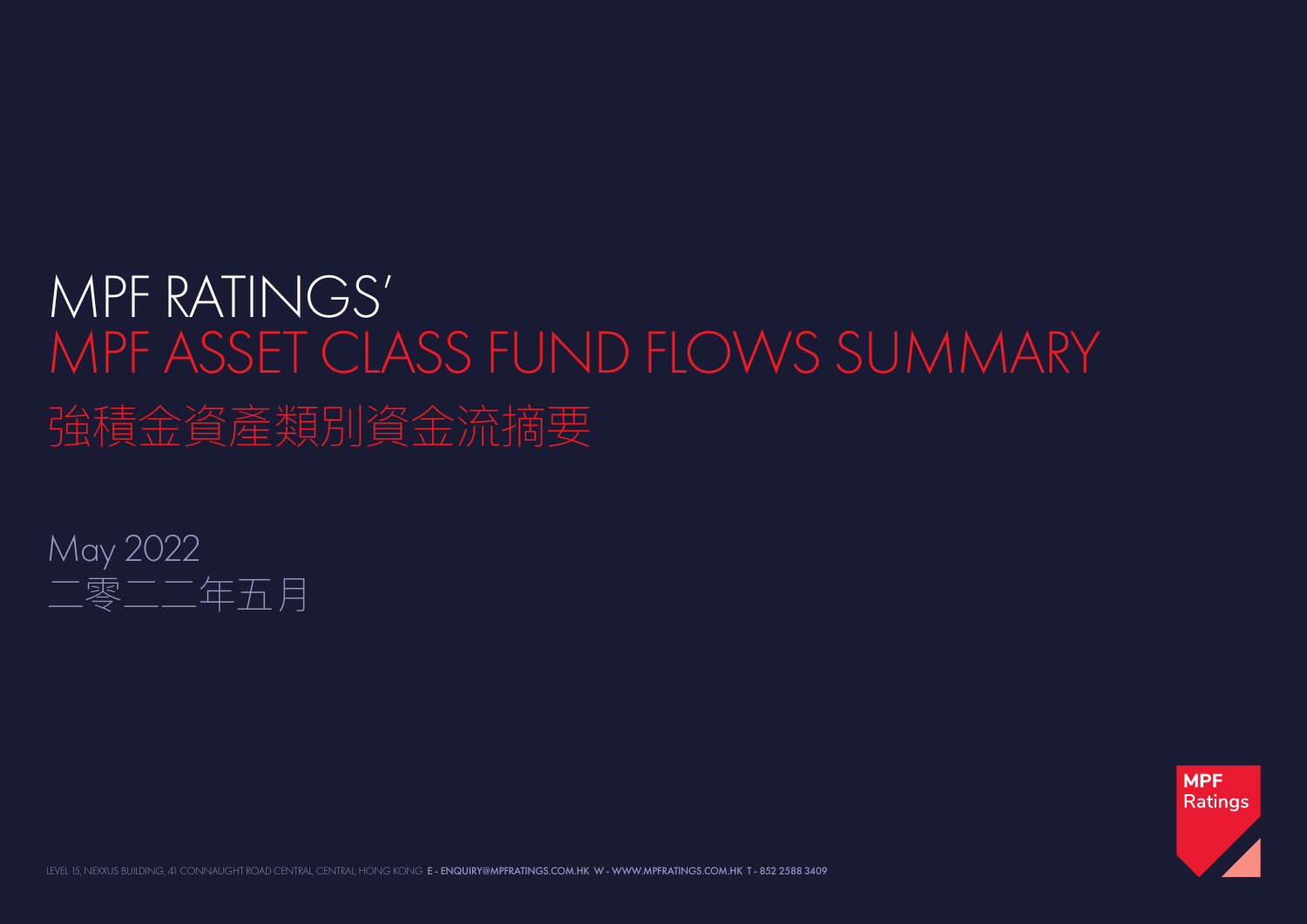

## May 2022 二零二二年五月

|                                                                               | <b>MPF Assets</b><br>強積金資產 |                                | Net Inflows<br>資金淨流入 |                                     |                |                |                              |                          |                      |                              |                 |                |                                     |                 | 1 Year Net Inflows (As a % of Assets)<br>一年資金淨流入(佔資產之百分比) |                 |                                           |                 |
|-------------------------------------------------------------------------------|----------------------------|--------------------------------|----------------------|-------------------------------------|----------------|----------------|------------------------------|--------------------------|----------------------|------------------------------|-----------------|----------------|-------------------------------------|-----------------|-----------------------------------------------------------|-----------------|-------------------------------------------|-----------------|
|                                                                               |                            |                                | 1 Month<br>一個月       |                                     |                | 3 Month<br>三個月 |                              |                          | Year-To-Date<br>年初至今 |                              |                 | 1 Year<br>一年   |                                     |                 |                                                           |                 |                                           |                 |
| Fund Type<br>基金類别                                                             | HK\$m<br>港幣百萬元             | <b>Industry Share</b><br>市場佔有率 | HK\$m<br>港幣百萬元       | <b>Industry Share Rank</b><br>市場佔有率 | 排名             | HK\$m<br>港幣百萬元 | Industry Share Rank<br>市場佔有率 | 排名                       | HK\$m<br>港幣百萬元       | Industry Share Rank<br>市場佔有率 | 排名              | HK\$m<br>港幣百萬元 | <b>Industry Share Rank</b><br>市場佔有率 | 排名              | % of Respective Fund Type<br>個別基金類别資產之百分比                 | 排名              | Rank % of Total Assets Rank<br>總資產之百分比 排名 |                 |
| Equity Fund (HK & China)<br>股票基金(香港及中國)                                       | 243,582                    | 22.5%                          | 1,160                | 23.3%                               | $\mathcal{D}$  | 9,919          | 65.5%                        |                          | 13,457               | 55.7%                        |                 | 30,430         | 59.6%                               |                 | 10.0%                                                     | 6               | 2.5%                                      |                 |
| Money Market Fund (MPF Conservative Fund)<br>貨幣市場基金(強積金保守基金)                  | 107,784                    | 10.0%                          | 1,751                | 35.2%                               |                | 344            | 2.3%                         | 5                        | 2,937                | 12.2%                        | $\overline{A}$  | $-6,387$       | $-12.5%$                            | 17              | $-5.6%$                                                   | 16              | $-0.5%$                                   | 17              |
| Mixed Asset Fund (81-100% Equity)<br>混合資產基金(81至100%股票)                        | 107,630                    | 10.0%                          | $-50$                | $-1.0%$                             | 14             | $-258$         | $-1.7%$                      | 15                       | $-571$               | $-2.4%$                      | 16              | $-2,368$       | $-4.6%$                             | 14              | $-1.8%$                                                   | 12              | $-0.2%$                                   | 14              |
| Eauity Fund (Global)<br>股票基金(環球)                                              | 95,869                     | 8.9%                           | 551                  | 11.1%                               | 5              | 2,470          | 16.3%                        | $\mathcal{S}$            | 3,248                | 13.4%                        | $\mathcal{R}$   | 11,695         | 22.9%                               | $\overline{2}$  | 13.1%                                                     | $\overline{4}$  | 1.0%                                      | $\overline{2}$  |
| Mixed Asset Fund (61-80% Equity)<br>混合資產基金(61至80%股票)                          | 84,514                     | 7.8%                           | $-38$                | $-0.8%$                             | 12             | $-236$         | $-1.6%$                      | 14                       | $-374$               | $-1.5%$                      | 14              | $-1,139$       | $-2.2%$                             | 12              | $-1.1%$                                                   | 11              | $-0.1%$                                   | 12              |
| <b>Guaranteed Fund</b><br>保證基金                                                | 76,059                     | 7.0%                           | 658                  | 13.2%                               | $\overline{4}$ | $-204$         | $-1.3%$                      | 13                       | 727                  | 3.0%                         | $\overline{a}$  | $-2,752$       | $-5.4%$                             | 15              | $-3.3%$                                                   | 14              | $-0.2%$                                   | 15              |
| Default Investment Strategy Fund (Core Accumulation Fund)<br>預設投資策略基金(核心累積基金) | 61,812                     | 5.7%                           | 703                  | 14.1%                               | $\mathcal{S}$  | 1,995          | 13.2%                        | $\overline{\mathcal{A}}$ | 3,333                | 13.8%                        | $\overline{2}$  | 8,901          | 17.4%                               | $\overline{A}$  | 15.6%                                                     | 3               | 0.7%                                      | $\overline{4}$  |
| Equity Fund (Asia)<br>股票基金(亞洲)                                                | 60,941                     | 5.6%                           | $-377$               | $-7.6%$                             | 17             | $-140$         | $-0.9%$                      | 12                       | 64                   | 0.3%                         | 11              | $-112$         | $-0.2%$                             | 10 <sup>°</sup> | $-0.1%$                                                   | 10 <sup>°</sup> | $-0.0%$                                   | 10 <sup>°</sup> |
| Equity Fund (US)<br>股票基金(美國)                                                  | 56,480                     | 5.2%                           | 470                  | 9.4%                                | $\overline{6}$ | 2,985          | 19.7%                        | $\overline{2}$           | 2,292                | 9.5%                         | $\overline{5}$  | 11,411         | 22.4%                               | 3               | 23.3%                                                     | $\overline{2}$  | 0.9%                                      | $\mathcal{S}$   |
| Mixed Asset Fund (41-60% Equity)<br>混合資產基金(41至60%股票)                          | 46,760                     | 4.3%                           | $\overline{A}$       | 0.1%                                | 11             | $-20$          | $-0.1%$                      | 9                        | 20                   | 0.1%                         | 13              | $-28$          | $-0.1%$                             | 9               | $-0.1%$                                                   | 9               | $-0.0%$                                   | $\circ$         |
| <b>Bond Fund</b><br>債券基金                                                      | 39,461                     | 3.7%                           | $-99$                | $-2.0%$                             | 16             | $-1,361$       | $-9.0%$                      | 17                       | $-1.455$             | $-6.0\%$                     | 17              | $-4,023$       | $-7.9\%$                            | 16              | $-8.4%$                                                   | 17              | $-0.3%$                                   | 16              |
| Mixed Asset Fund (21-40% Equity)<br>混合資產基金(21至40%股票)                          | 38,583                     | 3.6%                           | $-59$                | $-1.2%$                             | 15             | $-479$         | $-3.2%$                      | 16                       | $-500$               | $-2.1%$                      | 15              | $-1,609$       | $-3.2%$                             | 13              | $-3.5%$                                                   | 15              | $-0.1%$                                   | 13              |
| Default Investment Strategy Fund (Age 65 Plus Fund)<br>預設投資策略基金(65歲後基金)       | 20,171                     | 1.9%                           | 157                  | 3.1%                                |                | 126            | 0.8%                         | 6                        | 523                  | 2.2%                         |                 | 2,467          | 4.8%                                | 6               | 12.7%                                                     | 5               | 0.2%                                      | 6               |
| Equity Fund (Europe)<br>股票基金(歐洲)                                              | 14,161                     | 1.3%                           | 116                  | 2.3%                                | 8              | $-61$          | $-0.4%$                      | 10                       | 62                   | 0.3%                         | 12              | 3,260          | 6.4%                                | 5               | 25.3%                                                     |                 | 0.3%                                      | 5               |
| Mixed Asset Fund (Target Date)<br>混合資產基金(目標期限)                                | 11,742                     | 1.1%                           | 41                   | 0.8%                                | 9              | 68             | 0.5%                         | $\overline{7}$           | 148                  | 0.6%                         | 8               | 674            | 1.3%                                | 8               | 5.0%                                                      | 8               | 0.1%                                      | 8               |
| Mixed Asset Fund (Other)<br>混合資產基金(其他)                                        | 9,633                      | 0.9%                           | 33                   | 0.7%                                | 10             | 65             | 0.4%                         | 8                        | 123                  | 0.5%                         | 9               | 761            | 1.5%                                | $\overline{7}$  | 7.4%                                                      | $\overline{7}$  | 0.1%                                      | $\overline{7}$  |
| Money Market Fund (Non MPF Conservative Fund)<br>貨幣市場基金 (非強積金保守基金)            | 5,038                      | 0.5%                           | $-42$                | $-0.8%$                             | 13             | $-74$          | $-0.5%$                      | 11                       | 123                  | 0.5%                         | 10 <sup>°</sup> | $-138$         | $-0.3%$                             | 11              | $-2.6%$                                                   | 13              | $-0.0%$                                   | 11              |
| Total<br>合計                                                                   | 1,080,220                  | 100%                           | 4,980                | 100%                                |                | 15,139         | 100%                         |                          | 24,157               | 100%                         |                 | 51,041         | 100%                                |                 |                                                           |                 | 4.2%                                      |                 |

For a complete version of MPF Ratings' MPF Industry Fund Flows Report, please contact us at enquiry@mpfratings.com.hk.

有關積金評級的強積金市場資金流報告的完整版本,請電郵至enquiry@mpfratings.com.hk與我們聯絡。